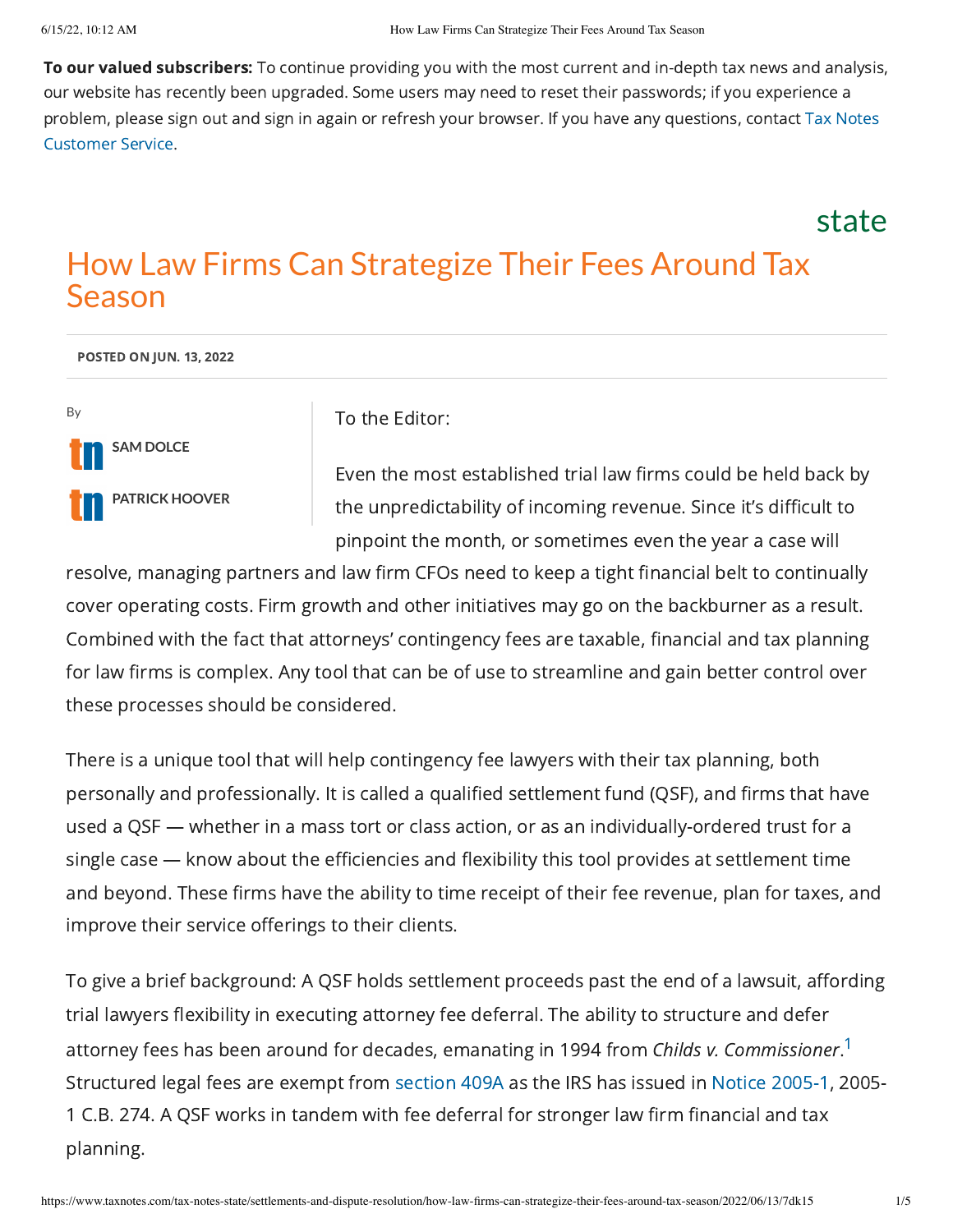But trial lawyers may be under the impression that they must establish a new QSF every time another settlement comes, which can be inconvenient and cumbersome. Enter: the firmwide qualified settlement fund. With one court order, a QSF is established on behalf of one law firm to use as their cases settle. Also referred to as a pooled QSF, firmwide QSFs can accept settlements from multiple lawsuits. Without constructive receipt, trial lawyers can choose to accept the portion of the fees they need upfront, then defer and invest the rest to support longterm firm growth.

However, the firmwide QSF is a new concept in tax attorney years — about a decade — and some have questioned its legality. Is this a legitimate financial tool for trial law firms?

Specifically, red flags have been raised around settling multiple cases into the same QSF. This centers on the issue of how the cases settled into a QSF must share commonalities, meaning how they are related. There must be several points of commonality among the claims for which the QSF was established to resolve. Under 26 CFR section [1.468B-1\(c\)\(2\)](https://www.taxnotes.com/lr/resolve/cwqk#cwqk-0000006) of the IRC, a qualified settlement fund "is established to resolve or satisfy one or more contested or uncontested claims that have resulted or may result from an event (or related series of events) that has occurred and that has given rise to at least one claim asserting liability." So how do we determine what that looks like?

<span id="page-1-0"></span>In the recent article $^2$  $^2$  published in *Tax Notes*, tax attorney Robert Wood of Wood LLP examines the meaning of "related" in both reg. section [1.468B-1\(c\)\(2\)](https://www.taxnotes.com/lr/resolve/cwqk#cwqk-0000006) and reg. section [1.468B-1\(h\)\(2\)](https://www.taxnotes.com/lr/resolve/cwqk#cwqk-0000030).

From reg. section [1.468B-1\(c\)\(2\):](https://www.taxnotes.com/lr/resolve/cwqk#cwqk-0000006)

Requirements. A fund, account, or trust satisfies the requirements of this paragraph (c) if —

(2) It is established to resolve or satisfy one or more contested or uncontested claims that have resulted or may result from an event (or related series of events) that has occurred and that has given rise to at least one claim asserting liability —

(i) Under the Comprehensive Environmental Response, Compensation and Liability Act of 1980 (hereinafter referred to as CERCLA), as amended, 42 U.S.C. 9601 et seq.; or

(ii) Arising out of a tort, breach of contract, or violation of law; or

(iii) Designated by the Commissioner in a revenue ruling or revenue procedure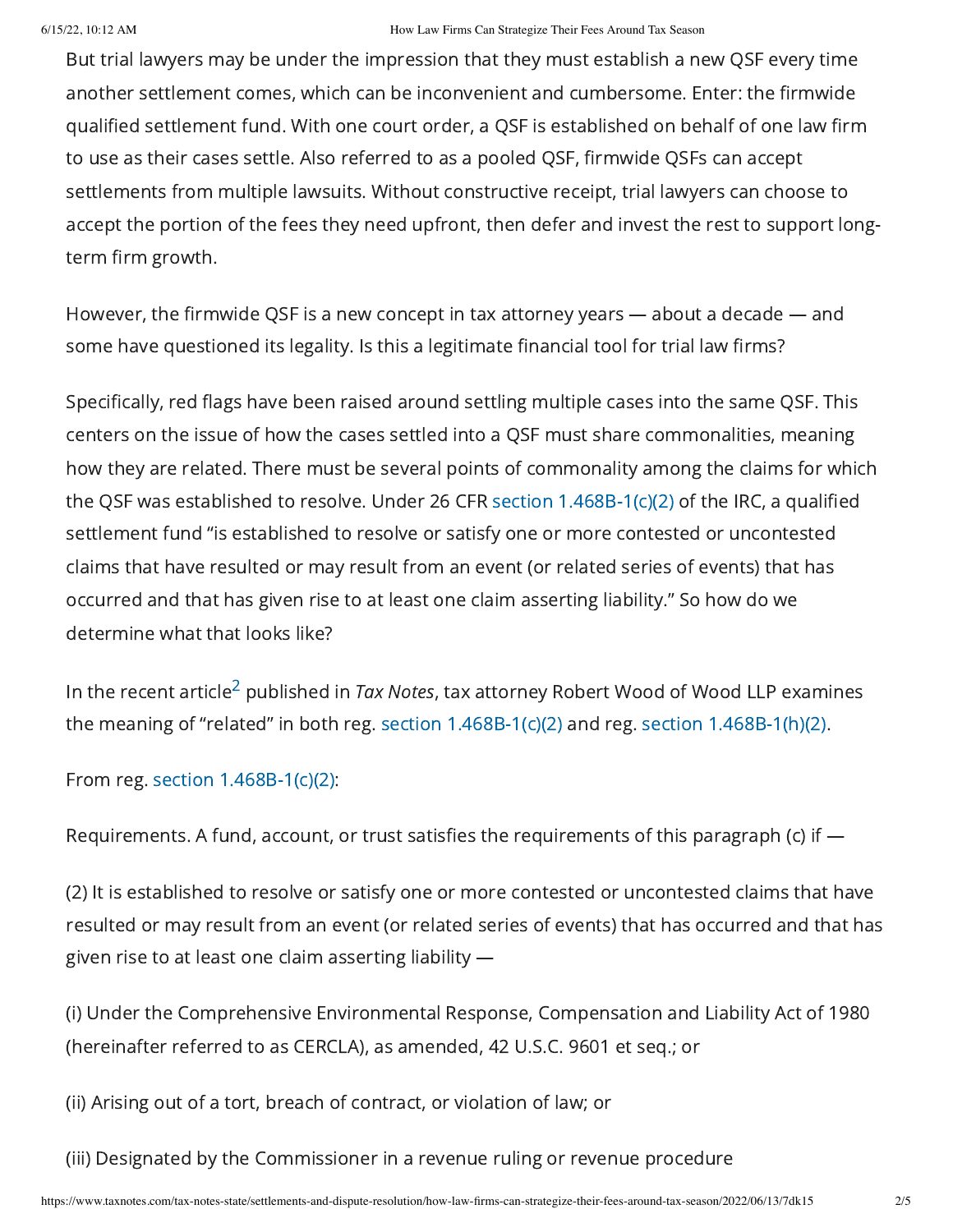From Reg. section [1.468B-1\(h\)\(2\)](https://www.taxnotes.com/lr/resolve/cwqk#cwqk-0000030):

Segregation requirement —

(2) Classification of fund established to resolve or satisfy allowable and non-allowable claims. If a fund, account, or trust is established to resolve or satisfy claims described in paragraph (c)(2) of this section as well as other types of claims (i.e., non-allowable claims) arising from the same event or related series of events, the fund is a qualified settlement fund. However, under §[1.468B-3\(c\),](https://www.taxnotes.com/lr/resolve/cxcf#cxcf-0000030) economic performance does not occur with respect to transfers to the qualified settlement fund for non-allowable claims.

From Wood's analysis, the main takeaway is that "claims that could be resolved through separate QSFs could instead be resolved through the same QSF. It seems unlikely that Treasury's intent in including the language in paragraph (c)(2) was to require plaintiffs to establish separate QSFs when one would suffice." The question remains: When would Treasury expect parties to create separate QSFs?

Strict interpretations of rules around the use (or abuse) of QSFs would have been to monitor the way defendants might take advantage, not trial lawyers and their clients. That's because the QSF was originally created for the tax benefits it gives defendants, not plaintiffs and trial lawyers. Congress enacted reg. section [1.468B-1](https://www.taxnotes.com/lr/resolve/cwqk) of the IRC in 1986 to set up "designated settlement funds" so that defendants and their insurers could deduct legal settlement payments in the year in which they were paid, regardless of when the money was distributed to claimants. Designated settlement funds were functionally limited, so in 1993 new regulations from Treasury established QSFs to allow the settlement of a broader range of legal claims.

Treasury's motive in making these changes is instructive for law firms exploring firmwide QSFs. As Wood explains, "It seems more logical to believe that Treasury was trying to prevent taxpayers from setting up QSFs and obtaining tax deductions for liabilities and events not yet existing." (Emphasis added.) Rather than allowing potential wrongdoers to create legal "slush funds" and claim tax deductions for harms that haven't yet been litigated, Wood argues that the regulations need to be read with that in mind. "Requiring the QSF to resolve at least one claim that has resulted or may result from an event (or related series of events) that has occurred and that has given rise to at least one claim asserting liability arguably prevents QSFs from being formed too early."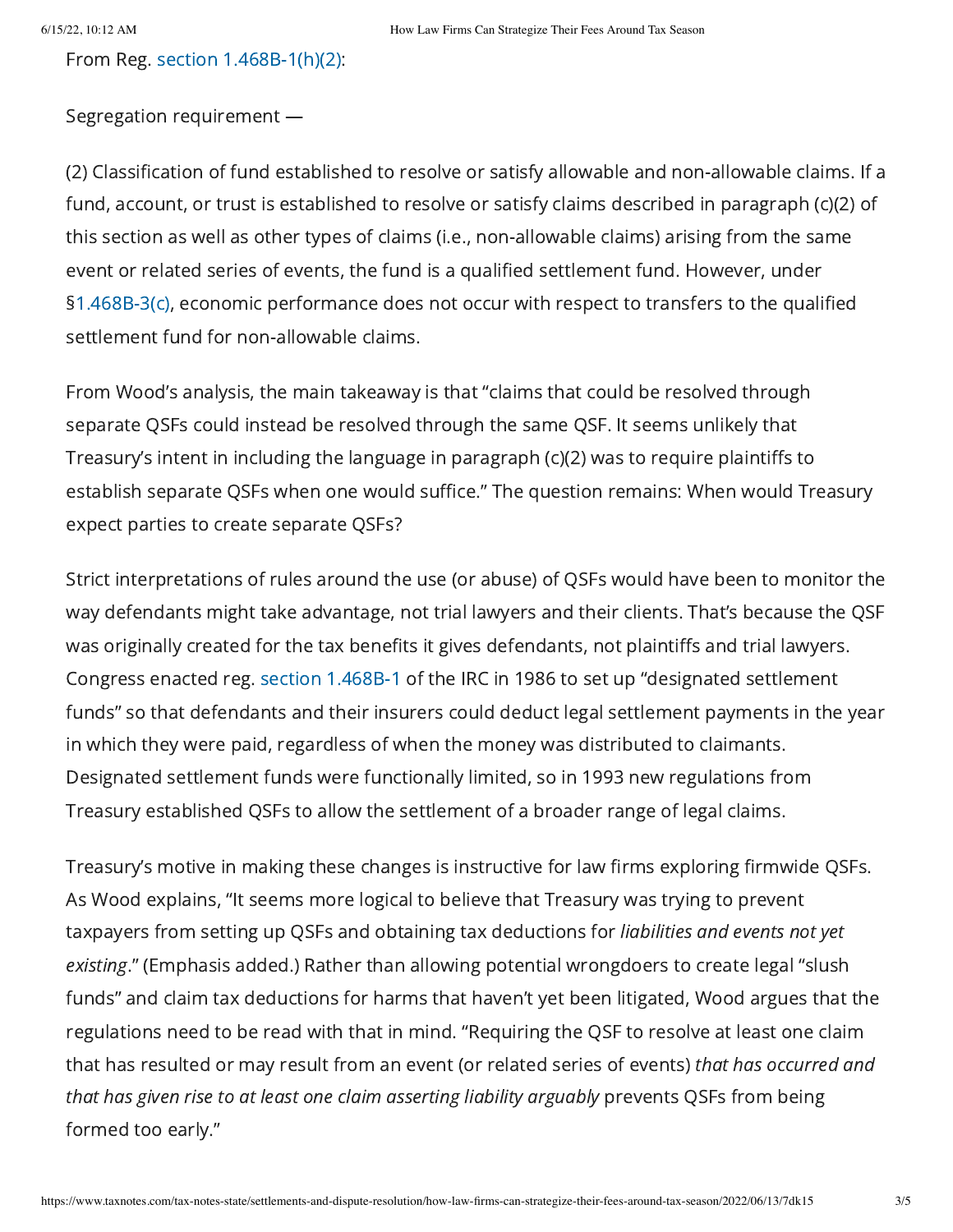## 6/15/22, 10:12 AM How Law Firms Can Strategize Their Fees Around Tax Season

Law firm partners, shareholders, and CFOs should know there are best practices on how a firm handles their QSF. It is important that each case be handled in the same manner, as if each case being settled is its own "sub-QSF" that makes up the whole. Practitioners should strive to maintain commonality by settling cases with the same counsel, region, parties, and/or case type.

For example, a firm that practices both personal injury and mass torts cases is better served by maintaining different QSFs. A firm's docket of Roundup cases share commonality based on injury and trial lawyer, but they do not share the same features with that same firm's client who was hurt in a car crash. To comply with the spirit of the law and regulations, as it is currently understood, law firms should establish a separate QSF for those specific practice areas. A firm should consult with an expert in establishing QSFs if they think there would be an issue of commonality.

In conclusion, while there is not clear authority from the IRS around firmwide QSFs specifically, it seems reasonable to interpret the language under reg. section [1.468B-1](https://www.taxnotes.com/lr/resolve/cwqk) as done by Wood: "If the pooled QSF is set up like most QSFs, we think we can assume that it does qualify." There is no other significant or contested legal question regarding firmwide QSFs. No one questions whether they are capable of being a trust, or whether they can be formed via an action in a state court. These vehicles are routinely used for this very purpose throughout the legal industry.

At the end of the day, the firmwide qualified settlement fund makes it easier for trial lawyers and law firms to settle litigation quickly once the terms of settlement have been negotiated. They can also help with planning over the long term when used in conjunction with attorney fee deferral. "Plainly, pre-established QSFs can streamline case settlements and avoid a midnight scramble when an unanticipated settlement needs to be grabbed and quickly documented," Wood says. "Perhaps they are the plaintiff lawyer's analog to 'Don't leave home without it.'"

Managing partners should speak with their CPA and accounting department when considering a firmwide QSF and its implications for future tax seasons. When the time is right, law firms can tap an experienced QSF administrator for help with establishing the fund and guidance on getting the best use out of it.

Sam Dolce and Patrick Hoover Milestone June 6, 2022